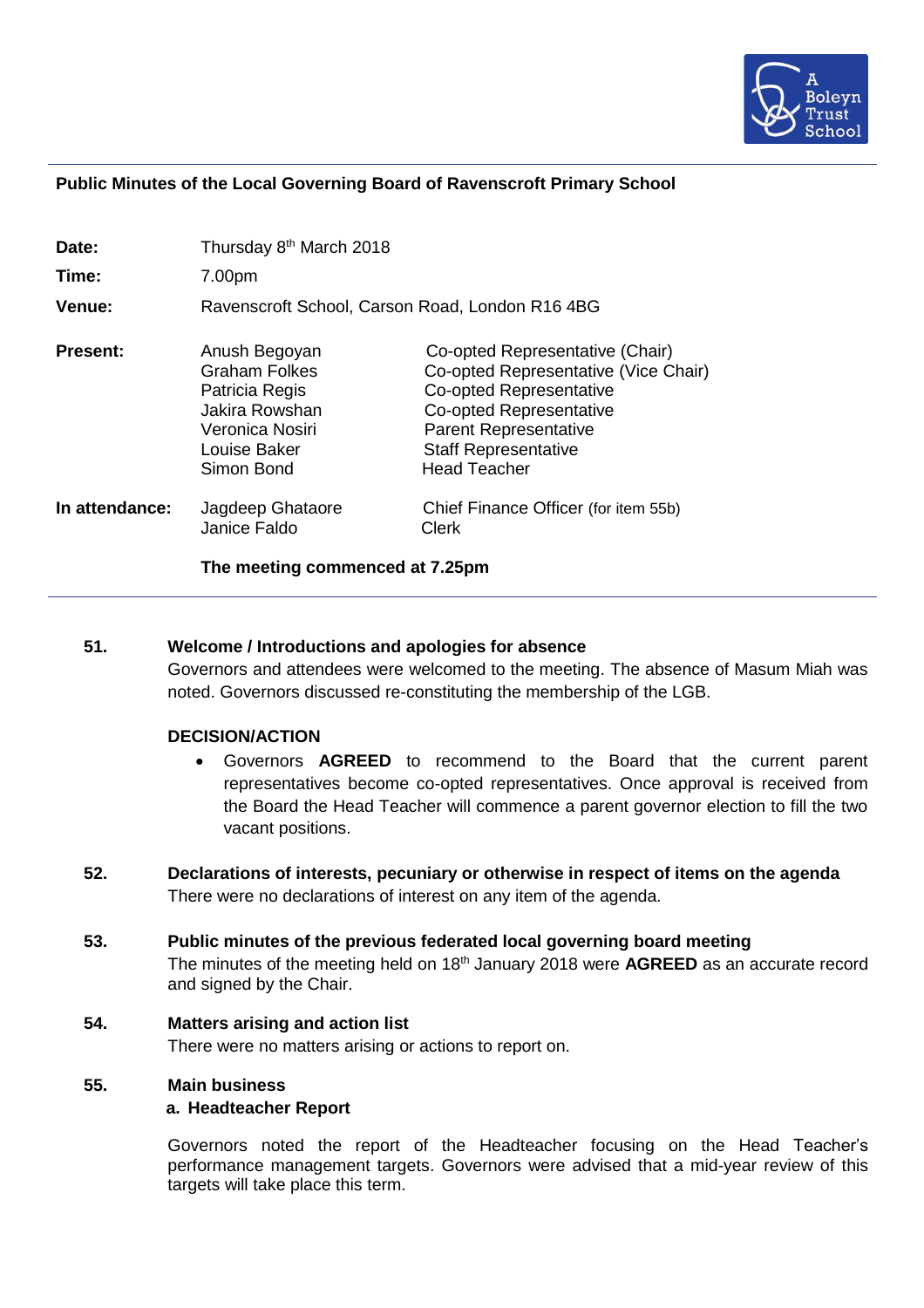**Q.** Are the KS2 pupil attainment targets too ambitious?

**A.** The targets are predicted from how well they did at the end of year 1.

# **ACTION**

• A Governor will be required to carry out the mid-year review of the Head Teacher.

There being no further questions or discussions, governors thanked the Head Teacher for his report.

## **b. Verbal report from the Chief Finance Officer**

The CFO gave an update of the current financial matters. The following points were highlighted:-

- Balances from the maintained school has not been finalised with the Local Authority. The balance was £1000 lower than expected due to costs for maternity insurance.
- The highest cost of the budget continues to be agency staff due to the high needs of the pupils at the school. The school will continue to use agency staff due to the flexibility this offers.
- Resource Provision funding for 2018/19 has not yet been agreed from the Local Authority.

**Q.** When the funding for the Resource Provision is known can the school challenge if it is felt that it is not enough?

**A.** The funding is agreed via consultation.

**Q.** How will the school start to implement savings?

**A.** When staff leave they will not be replaced. Savings can also be made in the curriculum and by not running so many after school clubs which will reduce overtime payments.

**Q.** What impact will it have on the school if teachers are not replaced?

**A.** None as the school currently has a surplus of teachers.

**Q.** How many clubs will the school reduce by?

**A.** Approximately 30%, but governors need to be aware that schools do not have requirement to provide after school clubs.

# **ACTION**

• CFO to submit further clarification on depreciation of the buildings at the next meeting.

There being no further questions or discussions, governors thanked the CFO for his report.

*Jagdeep Ghataore left the meeting at this point.*

# **56. STANDING ITEMS**

## **a. Governor Training**

Jakira Rowshan has attended Challenge and Support training and Patricia Regis has attended General Data Protection Regulations (GDPR) training which they found very useful to support their roles as governors.

# **b. Polices**

There were no polices to approve or adopt.